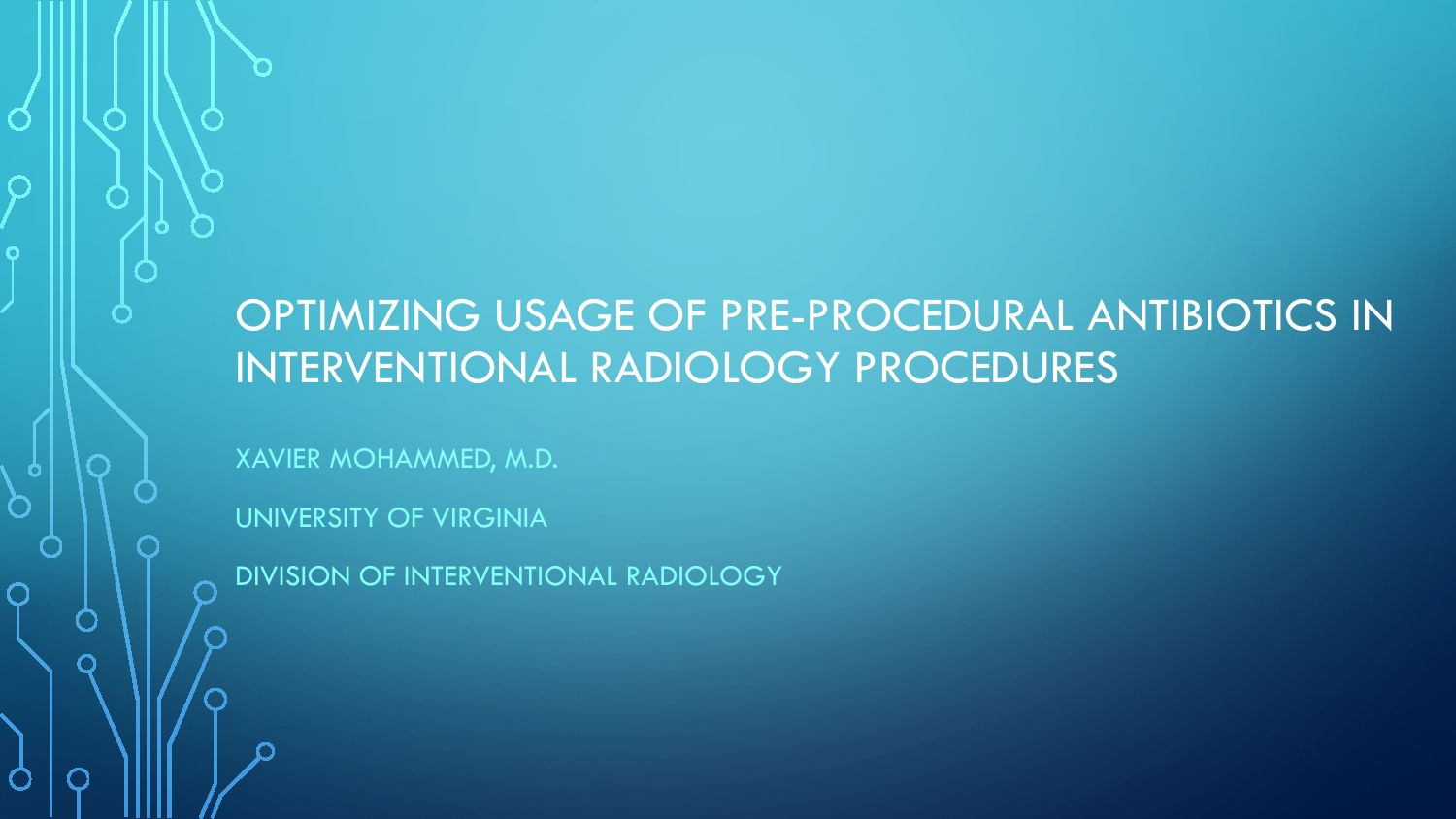### BACKGROUND

- There is a tendency to overuse antibiotics in the healthcare system, despite large volumes of data to support limiting prescriptions for specific indications only.
	- Deviation from the recommended guidelines can be seen in up to half of hospitalized patients receiving antibiotics<sup>1</sup>.
	- There are many short and long term negative effects associated with antibiotic usage:
		- Allergic reactions.
		- Medication side effects.
		- Antibiotic resistance in the individual and the population.
		- Opportunistic infections (e.g. C. *difficile* colitis).
		- Increased financial burden.
- While antibiotic prophylaxis prior to surgical procedures has been proven to prevent surgical site infections, shorter antimicrobial durations have been shown to be just as safe and effective  $2$ .
- Similar evidence based guidelines have not been established for interventional radiology procedures.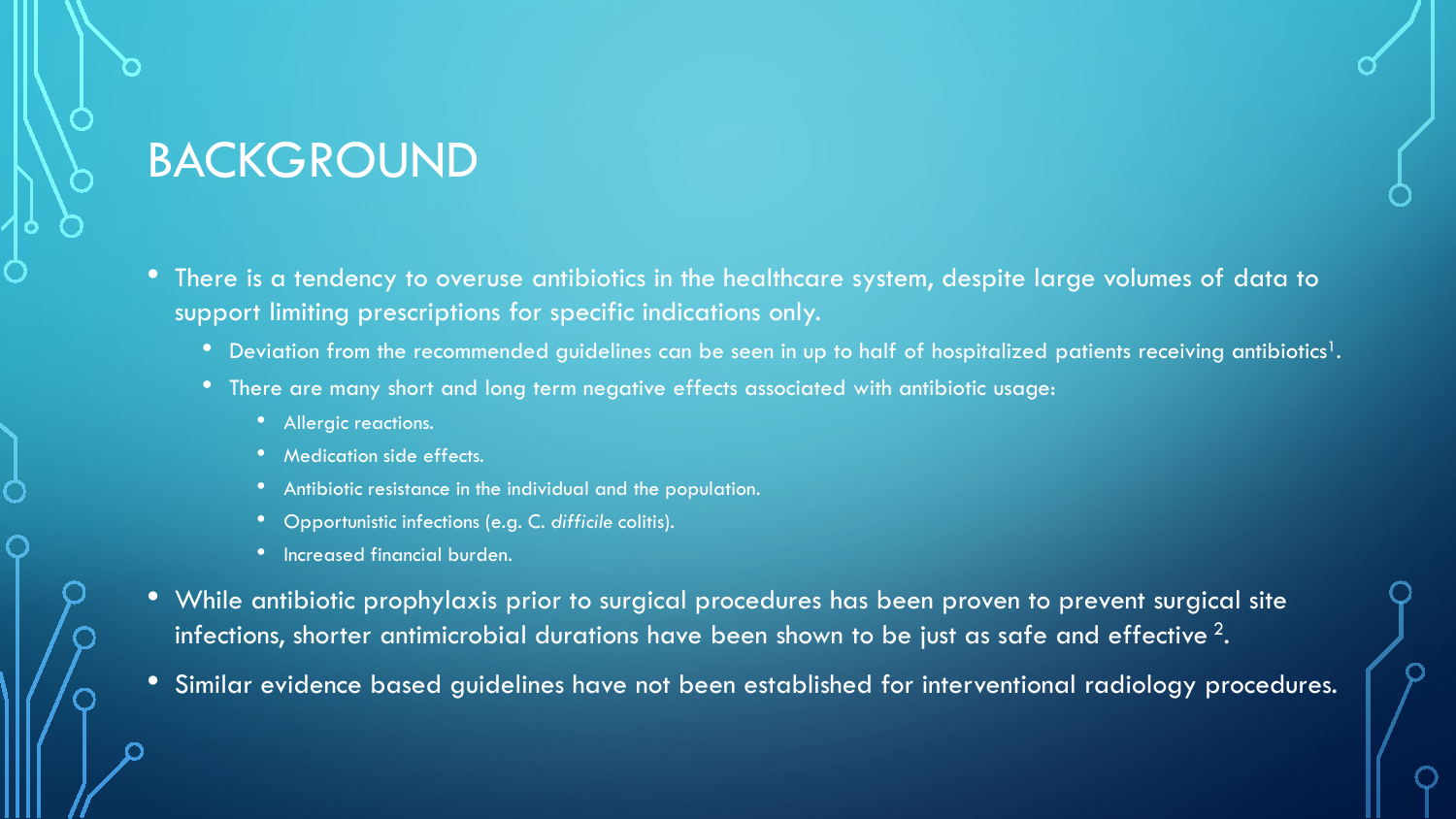### BACKGROUND

- The Society of Interventional Radiology (SIR) developed guidelines for which interventional radiology procedures should have pre-procedural antibiotics<sup>3</sup>.
- At our tertiary care academic interventional radiology practice, antibiotic prophylaxis guidelines were developed and implemented using:
	- The SIR guidelines.
	- A multi-disciplinary approach: Interventional radiology, infectious disease and pharmacy.
	- Regional data on known bacterial resistance patterns.
	- Additional ancillary literature regarding prophylaxis.
- The intent was to limit unnecessary antibiotic prophylaxis, which would in turn mitigate the adverse effects related to the unnecessary administration of these medications.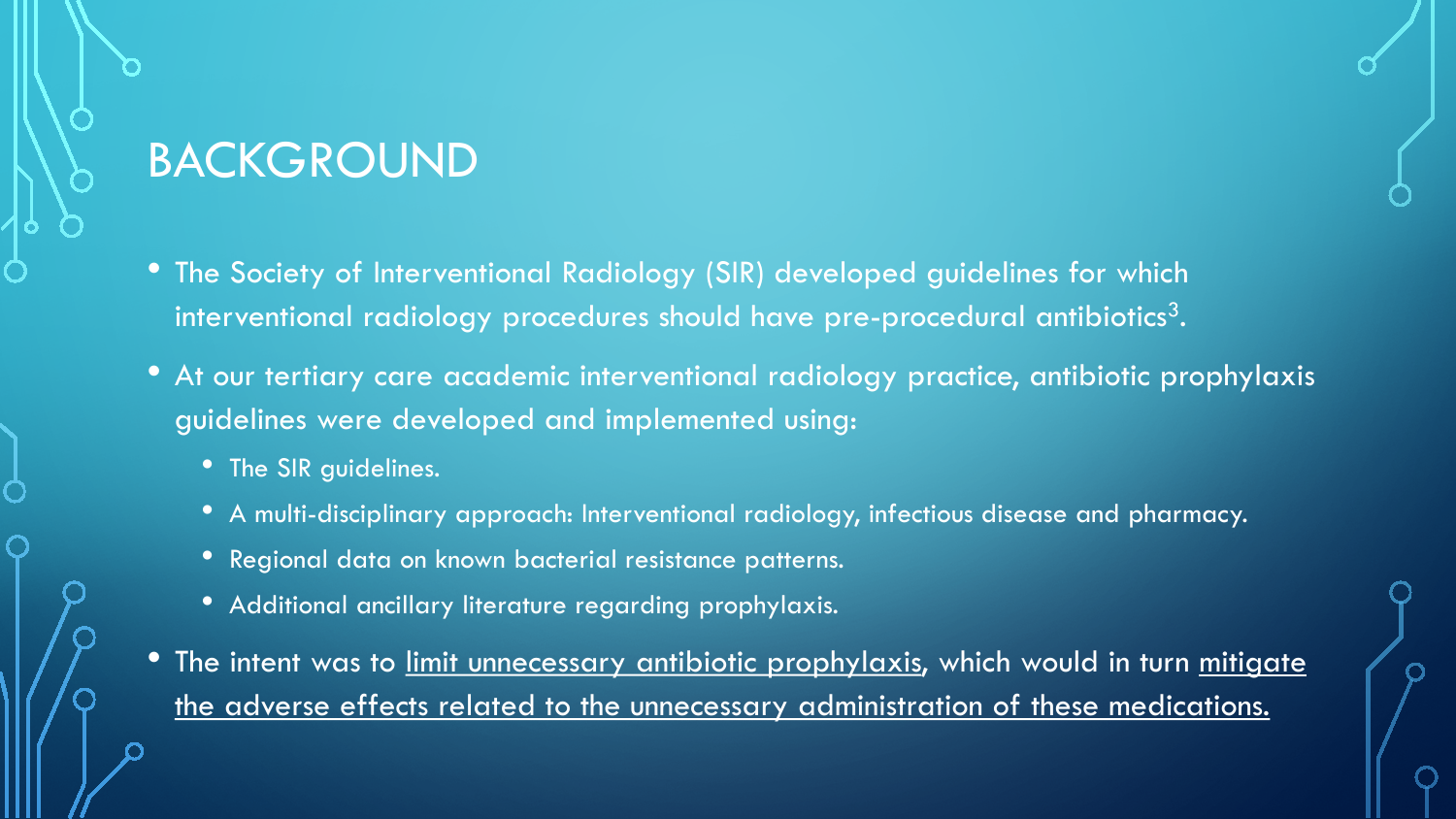### PURPOSE

- 1. Discern whether our pre-procedural antibiotic usage was significantly different from the SIR based guidelines.
- 2. Discern whether the rate of procedural related infectious complications changed after the implementation of the SIR based guidelines.
- 3. Quantify the change in cost of pre-procedural antibiotic usage before and after implementing the SIR based guidelines.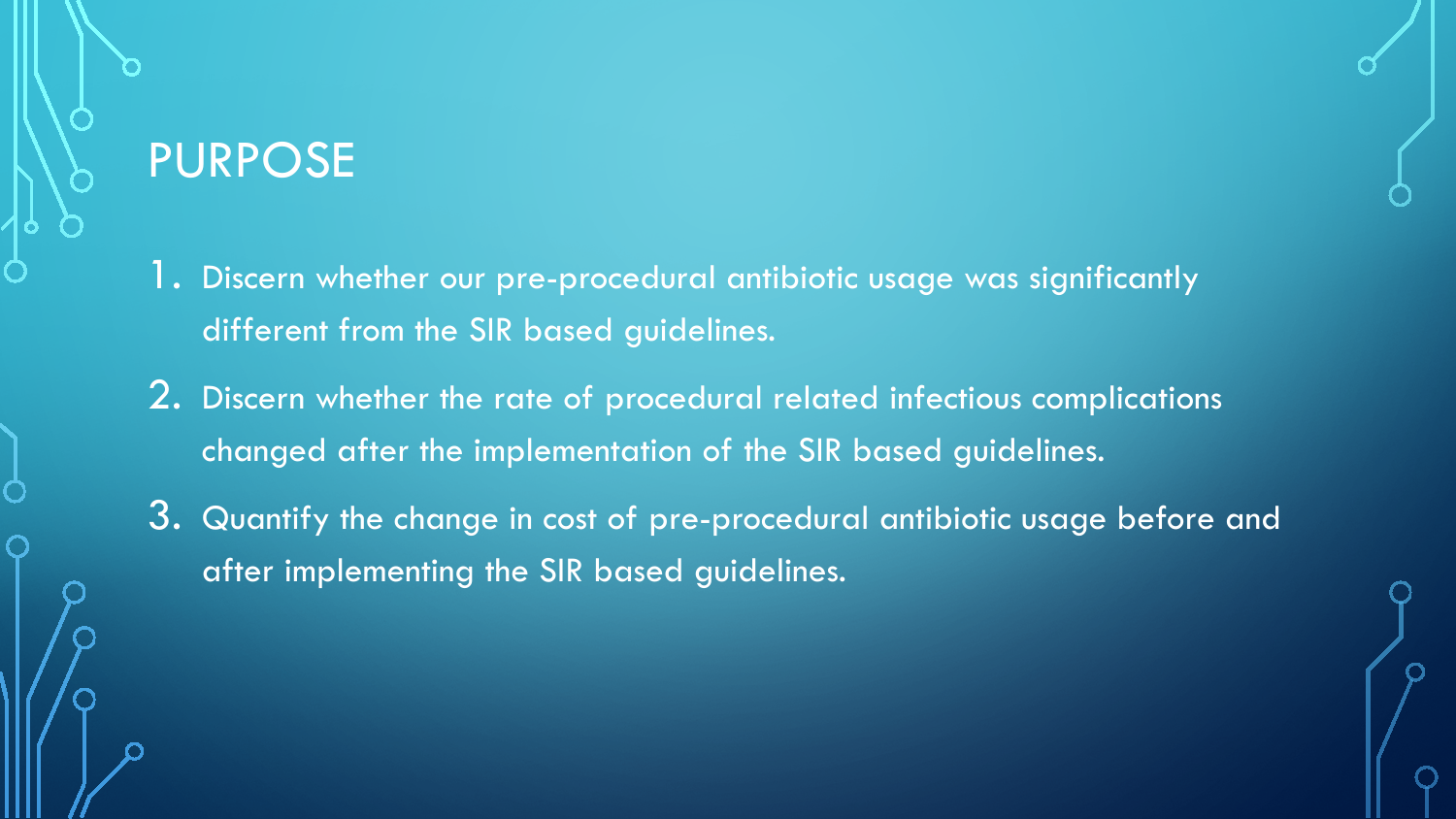### **METHODS**

- Retrospective analysis for a period of seven months before and after applying the SIR based guidelines
	- There were two arms: Total procedures and central line placements.
- In the central line arms, we analyzed the rate of central line associated bloodstream infections (CLABSI), as this was a well established standardized method to quantify infectious complications from a central line placement.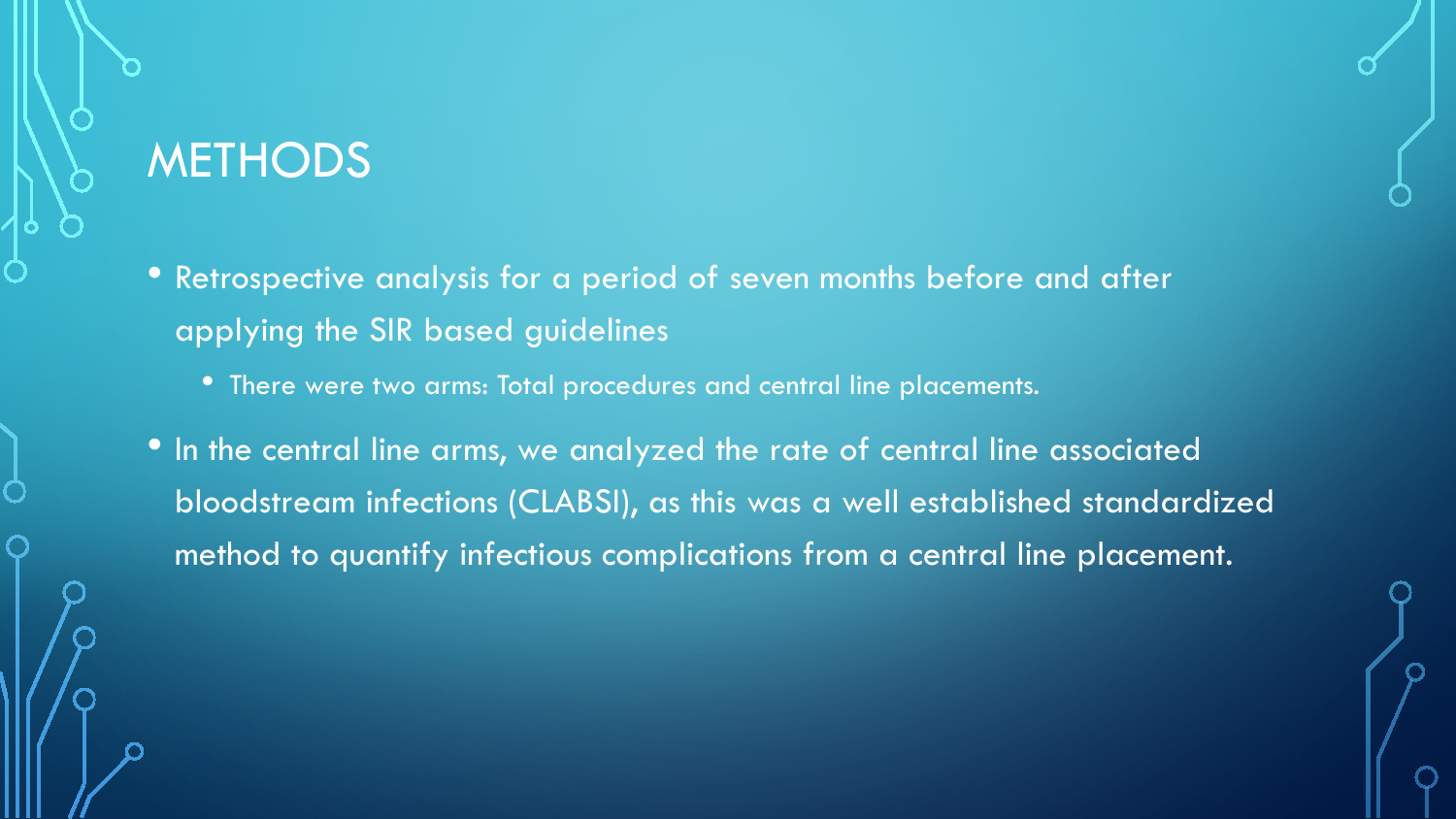# RESULTS

 $\bigcap$ 

O

 $\subset$ 

|                                   | 2019: Pre-Guideline<br>Implementation | 2020: Post-Guideline<br>Implementation |
|-----------------------------------|---------------------------------------|----------------------------------------|
| <b>Total Procedures</b>           | 4000                                  | 4083                                   |
| <b>Pre-Procedural Antibiotics</b> | 1506 (37.65%)                         | 806 (19.74%)                           |
| <b>Central Line Placements</b>    | 1698                                  | 1478                                   |
| <b>Pre-Procedural Antibiotics</b> | 586 (34.51%)                          | 175(11.84%)                            |
| <b>CLABSI</b>                     | $5(0.29\%)$                           | $4(0.27\%)$                            |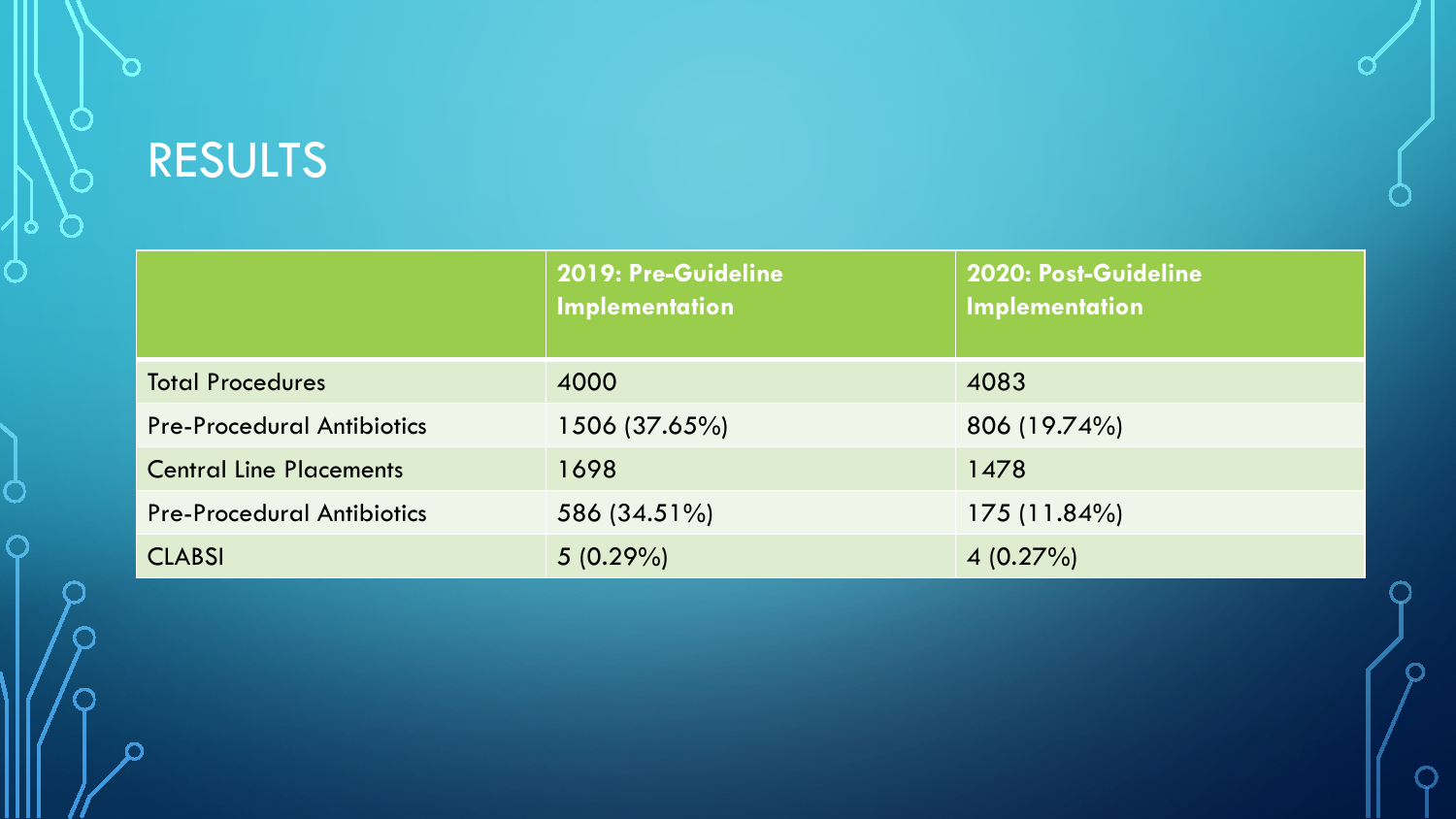## RESULTS

- The number of patients receiving pre-procedural antibiotics, both in the total procedure and subgroup of central line placements, decreased significantly over the two study periods.
	- The overall usage of antibiotics dropped 17.91% (37.65% to 19.74%) with an odds ratio of 2.46 (95% CL 2.22-2.72, p<0.001)
	- The usage of antibiotics in the central line arm dropped 22.67% (34.51% to 11.84%) with an odds ratio of 3.95 (95% CL 3.27-4.77, p<0.001).
- No statistically significant change in CLABSI rate was observed before and after implementing guidelines to the central line placement groups; the rate of CLABSI was 0.29% before, and 0.27% after (p=0.89).
- 35% decrease in total cost of antibiotics before and after the implementation of the guidelines.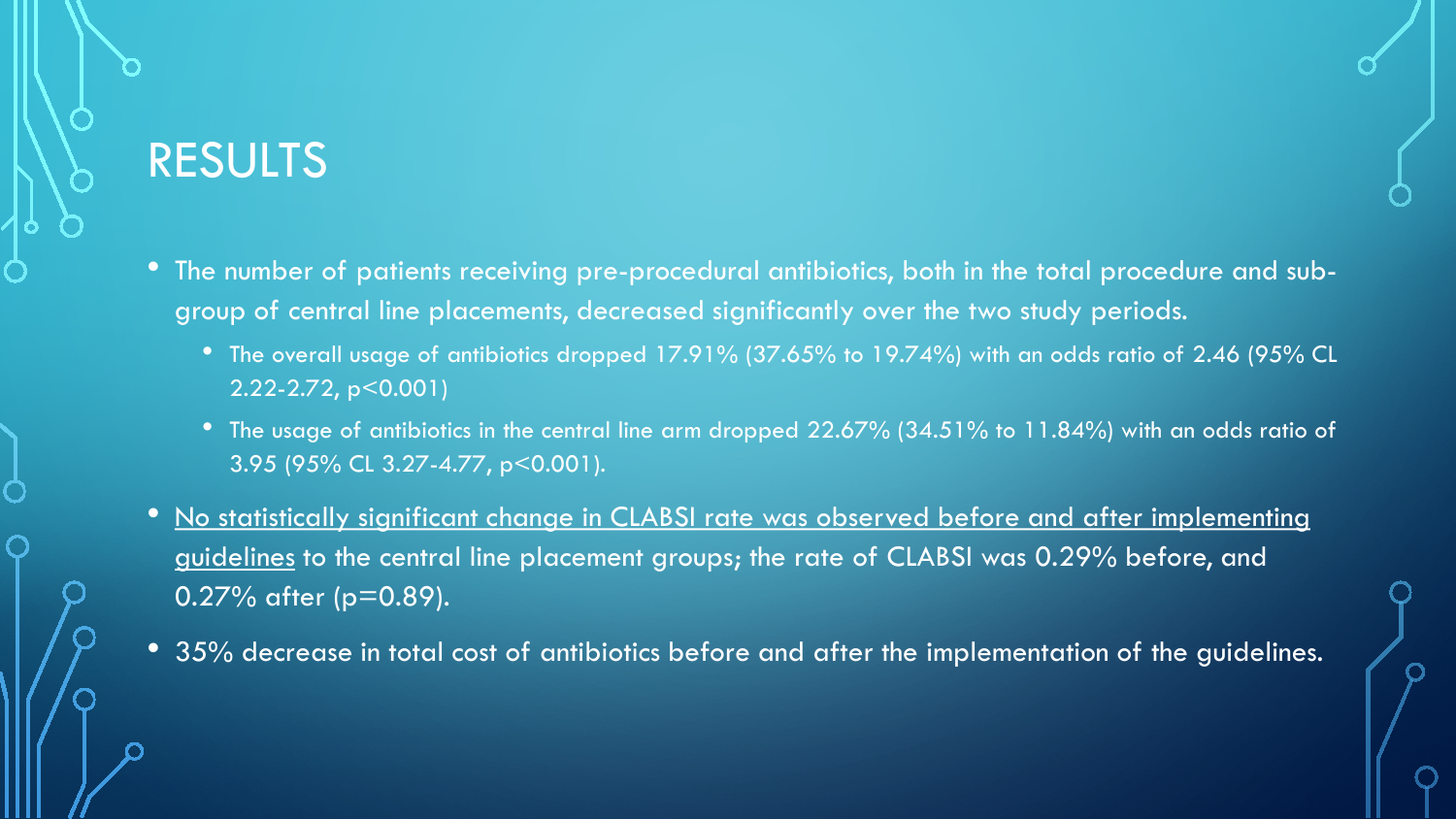### **CONCLUSION**

- Guidelines related to pre-procedural antibiotic usage was not being utilized, and thus pre-procedural antibiotics was being overused.
- The reduction of pre-procedural antibiotic usage in patient's undergoing central line placement did not result in an increase in infectious complications, as quantified by CLABSI incidents.
- There was a 35% cost reduction in total antibiotic cost before and after implementing the SIR based guidelines.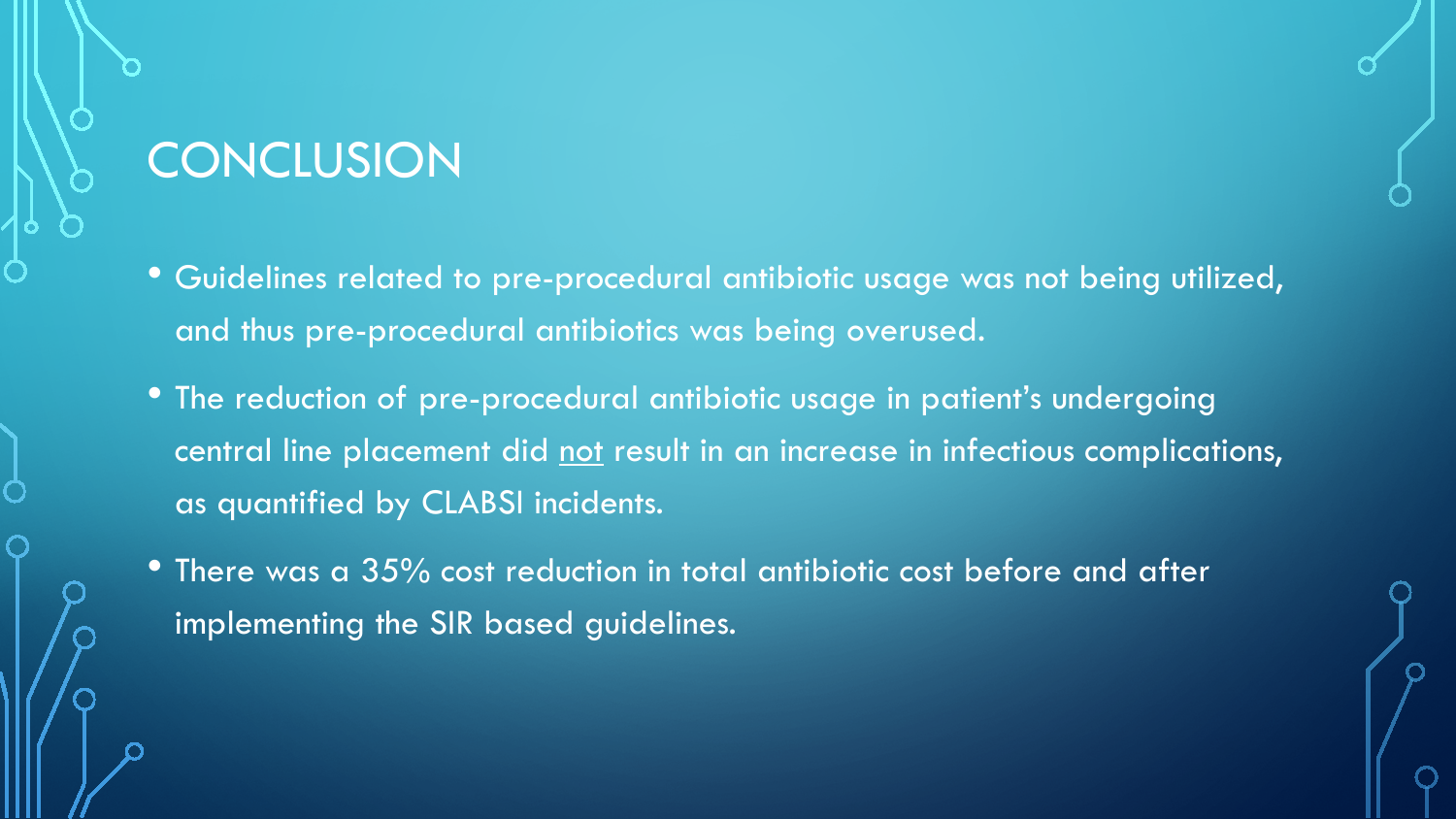### **CONCLUSION**

This data suggests that by dropping our pre-procedural antibiotic administration, we can improve financial burden and decrease potential adverse effects associated with antibiotic administration, while simultaneously not significantly increasing the risk of post-procedural infection.